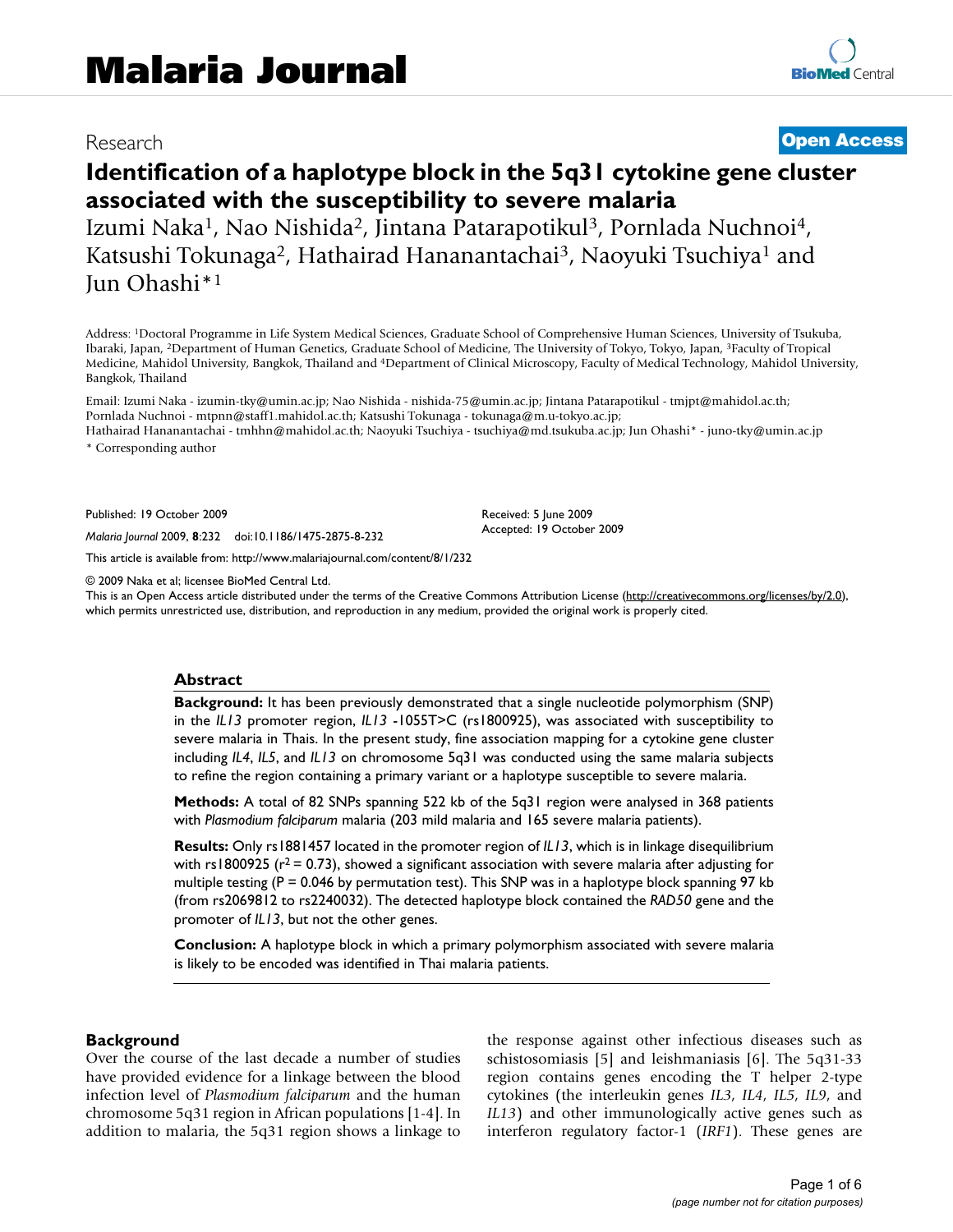strong candidates for controlling the outcome of malaria infection.

In a previous study, three single nucleotide polymorphisms (SNPs) in the promoter regions of *IL3*, *IL4*, and *IL13* were investigated. Of which, a SNP in the *IL13* promoter region, *IL13* -1055T>C (rs1800925), was found to be associated with susceptibility to severe malaria in Thais [7]. However, a number of candidate genes or polymorphisms still remain to be analyzed. In addition, no other polymorphisms surrounding rs1800925 were analyzed and thus the possibility that the association of rs1800925 with severe malaria may have resulted from linkage disequilibrium (LD) from other polymorphisms could not be excluded. The aim of this study is to better define the genomic region showing the association with severe malaria on the 5q31 region.

# **Methods**

# *Subjects*

A total of 368 adult patients with *P. falciparum* malaria (165 patients with severe *P. falciparum* malaria and 203 patients with mild malaria) living in northwest Thailand were enrolled in this study. All patients underwent treatment at the Hospital for Tropical Diseases, Faculty of Tropical Medicine, Mahidol University. Malarial infection by *P. falciparum* was confirmed by a positive blood smear for the asexual form of *P. falciparum*. Clinical manifestations of severe and mild malaria were classified according to the following definitions and criteria. A patient was classified as severe malaria when he/she has one or more of the following signs: high parasitaemia (>100,000 parasite/ml), hypoglycaemia (glucose <22 nmol/l), severe anaemia (haematocrit <20% or haemoglobin <7.0 g/dl), and a serum creatinine level of more than 3.0 mg/dl. In the present study, patients with cerebral malaria were not analyzed. Mild malaria was characterized by fever without other any underlying causes of infections and no manifestations of severe malaria as described above. All individuals were 13 years of age or older, and the mean ages of patients with mild malaria and those with severe malaria were 25.3 and 23.8, respectively. This study was approved by the institutional review board of the Faculty of Tropical Medicine, Mahidol University, and the Research Ethics Committees of the Faculty of Medicine, The University of Tokyo, and the Graduate School of Comprehensive Human Sciences, University of Tsukuba. Informed consent was obtained from all participants.

# *Genotyping*

Genomic DNA was extracted from peripheral blood leukocytes using a QIAamp Blood Kit (Qiagen, Hilden, Germany). A total of 82 SNPs within a 522 kb region on human chromosome 5q31 were genotyped by using the DigiTag2 assay [8] or TaqMan assay (Table 1). These SNPs

were selected to capture the LD structure on 5q31 in Asian populations [9].

#### *Statistical analysis*

The allele frequency at each SNP locus was compared between mild and severe malaria patients using the chisquare test and a permutation P value was calculated from 100000 permutations. A permutation P value of less than 0.05 was considered to be statistically significant. The pairwise LD coefficients (r2) between SNPs were calculated to evaluate the structure of LD on 5q31-33 in 368 Thai malaria patients. The frequencies of haplotypes consisting of rs2069812, rs2299015, rs2299014, rs2243677, rs2522414, rs2299013, rs2252775, rs2522394, rs2245460, rs2301713, rs3798135, rs2237060, rs2074369, rs2240032, rs1881457, and rs1800925 were estimated only for this haplotype block. All the statistical analyses were performed by using the Haploview software version 4.0 [10]. The allelic state for each SNP (i.e., ancestral or derived) was inferred based on the genome sequence of *Pan troglodytes* (chimpanzee), obtained from the NCBI BLAST database (Table 1). When the genomic sequence of chimpanzee was not available, one of *Macaca mulatta* (rhesus macaque) was used.

# **Results**

# *Association test*

Eighty-two SNPs including rs1800925 were analysed to evaluate the association of the 5q31 region with severity of malaria (Table 1). The permutation P value as well as the raw P value was calculated for each SNP to avoid any false positive findings due to multiple testing (Table 1 and Figure 1A). Only rs1881457 showed a significant association with severe malaria (raw P value = 0.002 and permutation P value =  $0.046$ ) and no SNPs in the other genes showed any such association (permutation P value > 0.05). When a derived allele is focused on in association test, rs1881457-C may be referred to as a protective allele against severe malaria.

# *LD structure*

In previous study, rs1800925 was found to be associated with severe malaria [7]. Since rs1881457, showing the strongest association in the present study, is closely located to rs1800925, these SNPs may be in LD. In addition, a number of SNPs near rs1881457 and rs1800925 showed also raw P values of less than 0.05 (Table 1 and Figure 1), thus suggesting that some, if not all, of these SNPs are in the same haplotype block. To clarify the structure of the LD around rs1881457 and rs1800925,  $r^2$  values between the 82 SNPs were calculated. The LD analysis for the 5q31 region revealed that all the SNPs showing low P values were in a distinct haplotype block spanning 97 kb from rs2069812 to rs2240032 (Figure 1B). This block contained the *RAD50* gene and the promoter of *IL13*, but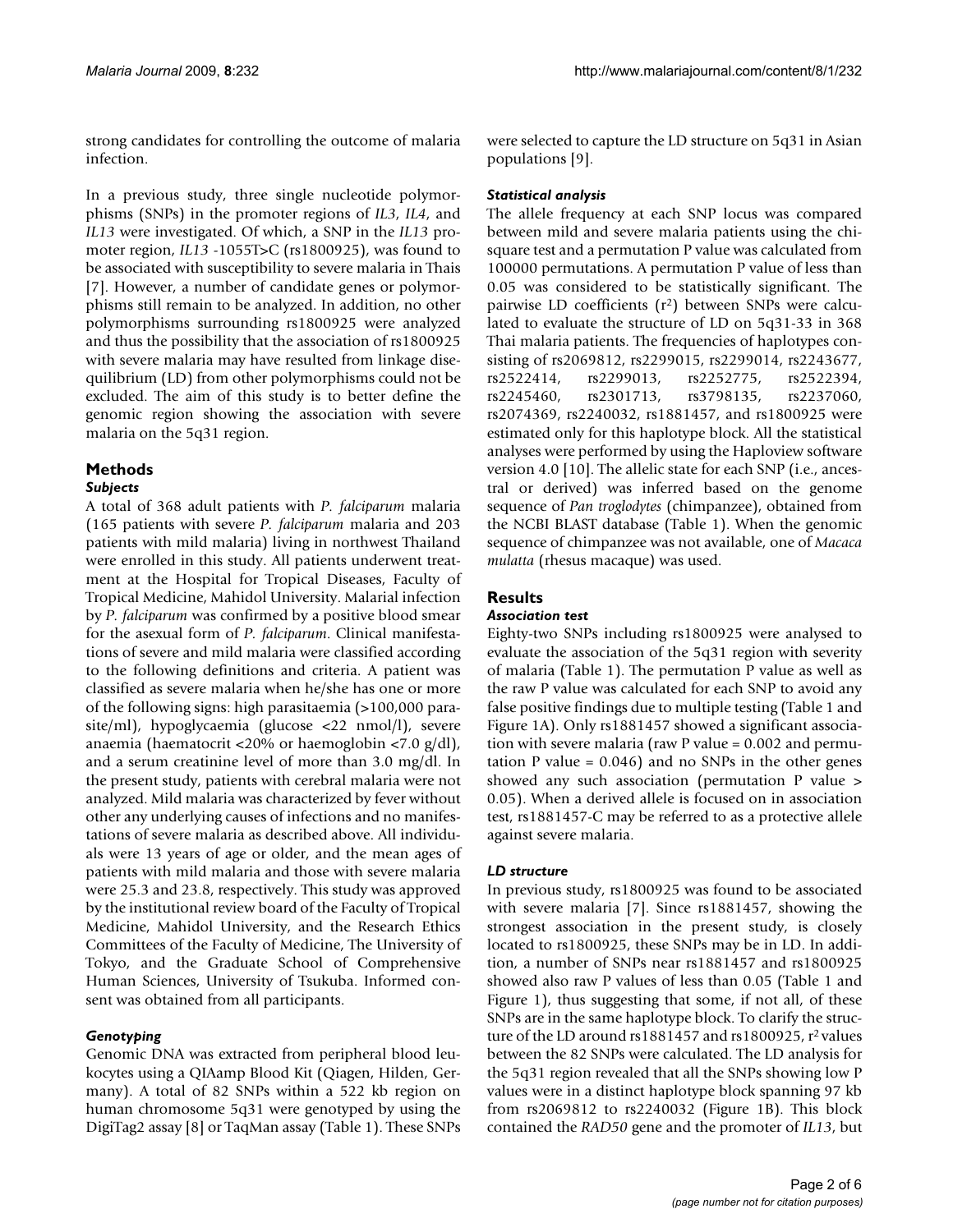| SNP rs#<br>Gene        |                                  | <b>Allelic state</b>       |                            | Frequency of derived allele |                | <b>Association P value</b> |                    |
|------------------------|----------------------------------|----------------------------|----------------------------|-----------------------------|----------------|----------------------------|--------------------|
|                        |                                  | Ancestral                  | <b>Derived</b>             | Severe malaria              | Mild malaria   | Raw                        | <b>Permutation</b> |
| rs162887               | SLC22A4                          | $\mathsf C$                | т                          | 0.369                       | 0.402          | 0.381                      | 1.000              |
| rs3792876              | SLC22A4                          | $\mathsf C$                | T.                         | 0.234                       | 0.236          | 0.944                      | 1.000              |
| rs3792878              | SLC22A4                          | G                          | A                          | 0.954                       | 0.932          | 0.235                      | 0.996              |
| rs3805665              | SLC22A4                          | G                          | A                          | 0.23                        | 0.237          | 0.823                      | 1.000              |
| rs3805668              | SLC22A4                          | G                          | A                          | 0.229                       | 0.236          | 0.818                      | 1.000              |
| rs270608               | SLC22A4                          | A                          | G                          | 0.338                       | 0.379          | 0.328                      | 1.000              |
| rs270607               | SLC22A4                          | $\mathsf C$                | T.                         | 0.372                       | 0.397          | 0.515                      | 1.000              |
| rs2073839              | SLC22A4                          | C                          | T                          | 0.234                       | 0.236          | 0.950                      | 1.000              |
| rs3828673              | SLC22A4                          | G                          | A                          | 0.234                       | 0.236          | 0.950                      | 1.000              |
| rs3792885              | SLC22A4                          | A                          | T.                         | 0.229                       | 0.236          | 0.818                      | 1.000              |
| rs272842               | SLC <sub>22</sub> A4             | T                          | C                          | 0.348                       | 0.299          | 0.181                      | 0.985              |
| rs3761659              | SLC22A4                          | $\mathsf C$                | G                          | 0.234                       | 0.236          | 0.950                      | 1.000              |
| rs3805673              | SLC22A4                          | G                          | A                          | 0.228                       | 0.237          | 0.771                      | 1.000              |
| rs273915               | SLC22A4                          | G                          | $\mathsf C$                | 0.375                       | 0.397          | 0.563                      | 1.000              |
| rs272887               | SLC22A4                          | C                          | T                          | 0.372                       | 0.397          | 0.515                      | 1.000              |
| rs273909               |                                  | T                          | $\mathsf C$                | 0.071                       | 0.093          | 0.307                      | 1.000              |
|                        | SLC22A4                          | G                          | C                          | 0.344                       |                |                            |                    |
| rs272879               | SLC22A4                          |                            | T                          |                             | 0.297          | 0.201                      | 0.992              |
| rs272873               | SLC <sub>22</sub> A4             | $\mathsf{C}$               |                            | 0.167                       | 0.175          | 0.773                      | 1.000              |
| rs2306772              | SLC22A4                          | G                          | A                          | 0.234                       | 0.236          | 0.950                      | 1.000              |
| rs272867               |                                  | C                          | T                          | 0.344                       | 0.298          | 0.205                      | 0.992              |
| rs3788987              | SLC22A5                          | G                          | A                          | 0.232                       | 0.238          | 0.843                      | 1.000              |
| rs2631362              | SLC22A5                          | т                          | C                          | 0.365                       | 0.376          | 0.769                      | 1.000              |
| rs2631359              | SLC22A5                          | G                          | A                          | 0.363                       | 0.379          | 0.671                      | 1.000              |
| rs4646301              | SLC22A5                          | G                          | A                          | 0.236                       | 0.253          | 0.614                      | 1.000              |
| rs274571               | SLC22A5                          | Τ                          | C                          | 0.365                       | 0.379          | 0.719                      | 1.000              |
| rs2073642              | SLC22A5                          | $\mathsf C$                | $\top$                     | 0.241                       | 0.254          | 0.707                      | 1.000              |
| rs183898               | SLC22A5                          | G                          | C                          | 0.361                       | 0.381          | 0.597                      | 1.000              |
| rs4646305              | SLC22A5                          | G                          | A                          | 0.237                       | 0.251          | 0.678                      | 1.000              |
| rs274559               | SLC22A5                          | C                          | T.                         | 0.348                       | 0.299          | 0.181                      | 0.985              |
| rs274558               | SLC22A5                          | $\mathsf C$                | T                          | 0.353                       | 0.299          | 0.144                      | 0.965              |
| rs274554               | SLC22A5                          | A                          | G                          | 0.837                       | 0.887          | 0.059                      | 0.748              |
| rs274553               | SLC22A5                          | G                          | С                          | 0.163                       | 0.113          | 0.059                      | 0.748              |
| rs274551               | SLC <sub>22</sub> A <sub>5</sub> | $\mathsf C$                | T                          | 0.161                       | 0.113          | 0.072                      | 0.804              |
| rs274549               | SLC22A5                          | G                          | T.                         | 0.163                       | 0.113          | 0.059                      | 0.748              |
| rs274547               | <b>SLC22A5</b>                   | T                          | A                          | 0.839                       | 0.887          | 0.072                      | 0.804              |
| rs2285673              | LOC441108                        | $\mathsf{C}$               | T                          | 0.227                       | 0.199          | 0.388                      | 1.000              |
| rs2269822              | LOC441108                        | $\mathsf{C}^{\mathsf{b}}$  | T                          | 0.282                       | 0.281          | 1.000                      | 1.000              |
| rs3749834              |                                  | $\mathsf C$                | T                          | 0.236                       | 0.238          | 0.929                      | 1.000              |
| rs2070730              | <b>IRFI</b>                      | C                          | Т                          | 0.418                       | 0.407          | 0.765                      | 1.000              |
| rs2070727              | <b>IRFI</b>                      | G                          | $\mathsf T$                | 0.42                        | 0.406          | 0.725                      | 1.000              |
| rs2070723              | <b>IRFI</b>                      | $\mathsf{C}$               | $\mathsf T$                | 0.582                       | 0.593          | 0.765                      | 1.000              |
| rs2070722              | <b>IRFI</b>                      | G                          | T                          | 0.596                       | 0.587          | 0.823                      | 1.000              |
| rs739718 <sup>a</sup>  |                                  | A                          | ${\mathsf G}$              | 0.257                       | 0.261          | 0.903                      | 1.000              |
| rs2069812 <sup>a</sup> | IL5                              | T                          | $\mathsf C$                | 0.241                       | 0.302          | 0.083                      | 0.848              |
| rs2299015              | RAD50                            | A                          | $\mathsf C$                | 0.111                       | 0.186          | 0.008                      | 0.193              |
| rs2299014              | RAD50                            | T                          | G                          | 0.074                       | 0.07           | 0.838                      | 1.000              |
| rs2243677              | RAD50                            | G                          | $\boldsymbol{\mathsf{A}}$  | 0.887                       | 0.804          | 0.004                      | 0.107              |
| rs2522414              | RAD50                            | G                          | $\mathsf C$                | 0.887                       | 0.804          | 0.004                      | 0.107              |
| rs2299013              | RAD50                            | $\mathsf{C}^{\mathsf{c}}$  | ${\mathsf G}$              | 0.104                       | 0.186          | 0.004                      | 0.101              |
| rs2252775              | RAD50                            | A                          | $\mathsf C$                | 0.11                        | 0.186          | 0.007                      | 0.174              |
| rs2522394              | RAD50                            | A                          | G                          | 0.887                       | 0.804          | 0.004                      | 0.107              |
| rs2245460              | RAD50                            | A                          | T                          | 0.112                       | 0.189          | 0.006                      | 0.160              |
| rs2301713              | RAD50                            | T                          | $\mathsf{C}$               | 0.113                       | 0.186          | 0.010                      | 0.242              |
| rs3798135              | RAD50                            | G                          |                            | 0.113                       |                |                            | 0.242              |
| rs2237060              | RAD50                            |                            | A<br>$\mathsf C$           | 0.04                        | 0.186<br>0.055 | 0.010<br>0.351             | 1.000              |
|                        |                                  | A                          |                            |                             |                |                            |                    |
| rs2074369              | RAD50                            | $\mathsf C$<br>$\mathsf C$ | $\mathsf T$<br>$\mathsf T$ | 0.883                       | 0.804          | 0.006                      | 0.158              |
| rs2240032              | RAD50                            |                            |                            | 0.106                       | 0.183          | 0.006                      | 0.152              |

#### **Table 1: Allele frequencies and association tests for SNPs in 5q31 cytokine cluster**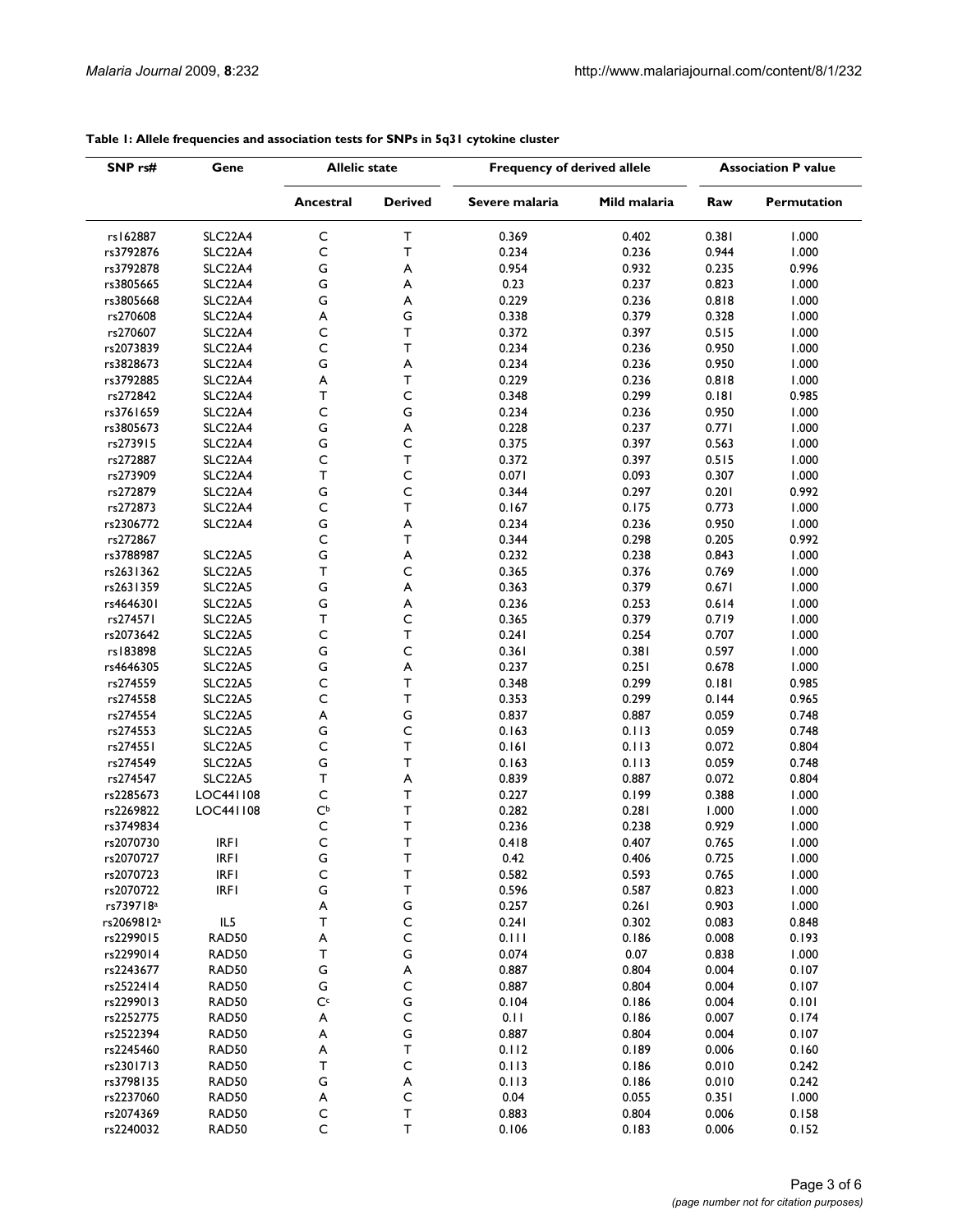| rs1881457 | IL13    | A | C            | 0.124 | 0.219 | 0.002 | 0.046d |  |
|-----------|---------|---|--------------|-------|-------|-------|--------|--|
| rs1800925 | ILI3    | T | C            | 0.894 | 0.826 | 0.014 | 0.296  |  |
| rs2066960 | ILI3    | A | C            | 0.628 | 0.636 | 0.830 | 1.000  |  |
| rs20541a  | ILI3    | C |              | 0.33  | 0.389 | 0.115 | 0.924  |  |
| rs2070874 | IL4     | T | C            | 0.273 | 0.274 | 0.975 | 1.000  |  |
| rs2243270 | IL4     | G | A            | 0.263 | 0.266 | 0.913 | 1.000  |  |
| rs2243289 | IL4     | A | G            | 0.729 | 0.736 | 0.825 | 1.000  |  |
| rs1468215 | KIF3A   | T | A            | 0.26  | 0.247 | 0.725 | 1.000  |  |
| rs3798132 | KIF3A   | A | G            | 0.352 | 0.336 | 0.685 | 1.000  |  |
| rs3798130 | KIF3A   | G | A            | 0.671 | 0.677 | 0.882 | 1.000  |  |
| rs2299007 | KIF3A   | T | C            | 0.383 | 0.431 | 0.219 | 0.994  |  |
| rs2237057 | KIF3A   | т | C            | 0.742 | 0.75  | 0.818 | 1.000  |  |
| rs2299006 | KIF3A   | G | C            | 0.654 | 0.667 | 0.738 | 1.000  |  |
| rs2299005 | KIF3A   | T | $\mathsf{C}$ | 0.661 | 0.668 | 0.836 | 1.000  |  |
| rs3798129 | KIF3A   | A | т            | 0.336 | 0.337 | 0.975 | 1.000  |  |
| rs3756754 | KIF3A   | C |              | 0.022 | 0.013 | 0.366 | 1.000  |  |
| rs256871  | SEPT8   | C | т            | 0.609 | 0.635 | 0.490 | 1.000  |  |
| rs30534   | SEPT8   | G | A            | 0.391 | 0.365 | 0.490 | 1.000  |  |
| rs30533   | SEPT8   | т | C            | 0.386 | 0.371 | 0.686 | 1.000  |  |
| rs39588   | SEPT8   | C | G            | 0.383 | 0.369 | 0.717 | 1.000  |  |
| rs256875  | SEPT8   | т | C            | 0.385 | 0.379 | 0.888 | 1.000  |  |
| rs392916  | SEPT8   | т | A            | 0.532 | 0.561 | 0.459 | 1.000  |  |
| rs30527   | SEPT8   | C | т            | 0.62  | 0.639 | 0.620 | 1.000  |  |
| rs30524   | SEPT8   | G | т            | 0.383 | 0.362 | 0.573 | 1.000  |  |
| rs757537  | ANKRD43 | T | C            | 0.131 | 0.157 | 0.357 | 1.000  |  |
|           |         |   |              |       |       |       |        |  |

**Table 1: Allele frequencies and association tests for SNPs in 5q31 cytokine cluster** *(Continued)*

a SNP genotyped by TaqMan assay.

b Allelic state could not be inferred.

c Allelic state inferred based on the sequence of rhesus macaque.

d Permutation P value < 0.05.

none of the other candidate genes such as *IL4*, *IL5*, and *IRF1*.

Six frequent haplotypes were observed in the detected block and two of which, haplotypes 1 and 4, bore rs1881457-C (Table 2). Both haplotypes showed a decreased frequency in severe malaria patients in comparison to those with mild malaria, thus suggesting that the association of rs1881457-C with the protection against severe malaria was not caused by a specific haplotype.

# **Discussion**

In this study rs1881457 was found to be significantly associated with severe malaria, and this SNP was included in a haplotype block encompassing the whole *RAD50* gene and the promoter of *IL13* (Figure 1). Together with MRE11 and NBS1, RAD50 forms a conserved multiprotein complex, MRE11-RAD50-NBS1 (MRN), which plays an important role in double-strand break repair, cell cycle checkpoint control, meiotic recombination, and telomere maintenance [11-13]. In the immune system, the MRN complex is involved in B cell-specific immunoglobulin gene diversification (e.g., Ig class-switch recombination, somatic hypermutation, and gene conversion) [14,15]. The polymorphisms of *RAD50* may therefore influence the affinity and/or effector functions of antibodies. The *IL13* gene encodes a immunoregulatory cytokine (Th2 cytokine) produced by activated Th2 cells. The Th2

cytokines down-regulate macrophage activity, and inhibit the production of pro-inflammatory cytokines such as TNF and IL1. It has been reported that increased concentrations of TNF and IL1β in serum are observed in severe malaria patients [16]. The *IL13* promoter polymorphisms may influence the expression of *IL13*. Thus, both *RAD50* and *IL13* seem to be plausible candidate genes associated with severe malaria.

The genes encoding the Th2 cytokines *IL5*, *IL13*, and *IL4* are subject to coordinate regulation and are expressed in a cell lineage-specific manner [17,18]. The expressions are regulated by a locus control region (LCR) located within a 25 kb region containing the 3' portion of *RAD50* [19]. Interestingly, the LCR is included in the haplotype block associated with severe malaria, raising a possibility that polymorphisms which influence the LCR activity could account for the observed association with the severity of malaria.

Since rs1881457 is located in the promoter region of *IL13*, the nucleotide change at this site may affect the binding ability of some transcription factor. The TFSEARCH (TFSEARCH: Searching Transcription Factor Binding Sites, [http://www.rwcp.or.jp/papia/\)](http://www.rwcp.or.jp/papia/) program based on the TRANSFAC databases [20] was used to examine the possibility. The result indicated no possible binding site of transcription factor at rs1881457 regardless of alleles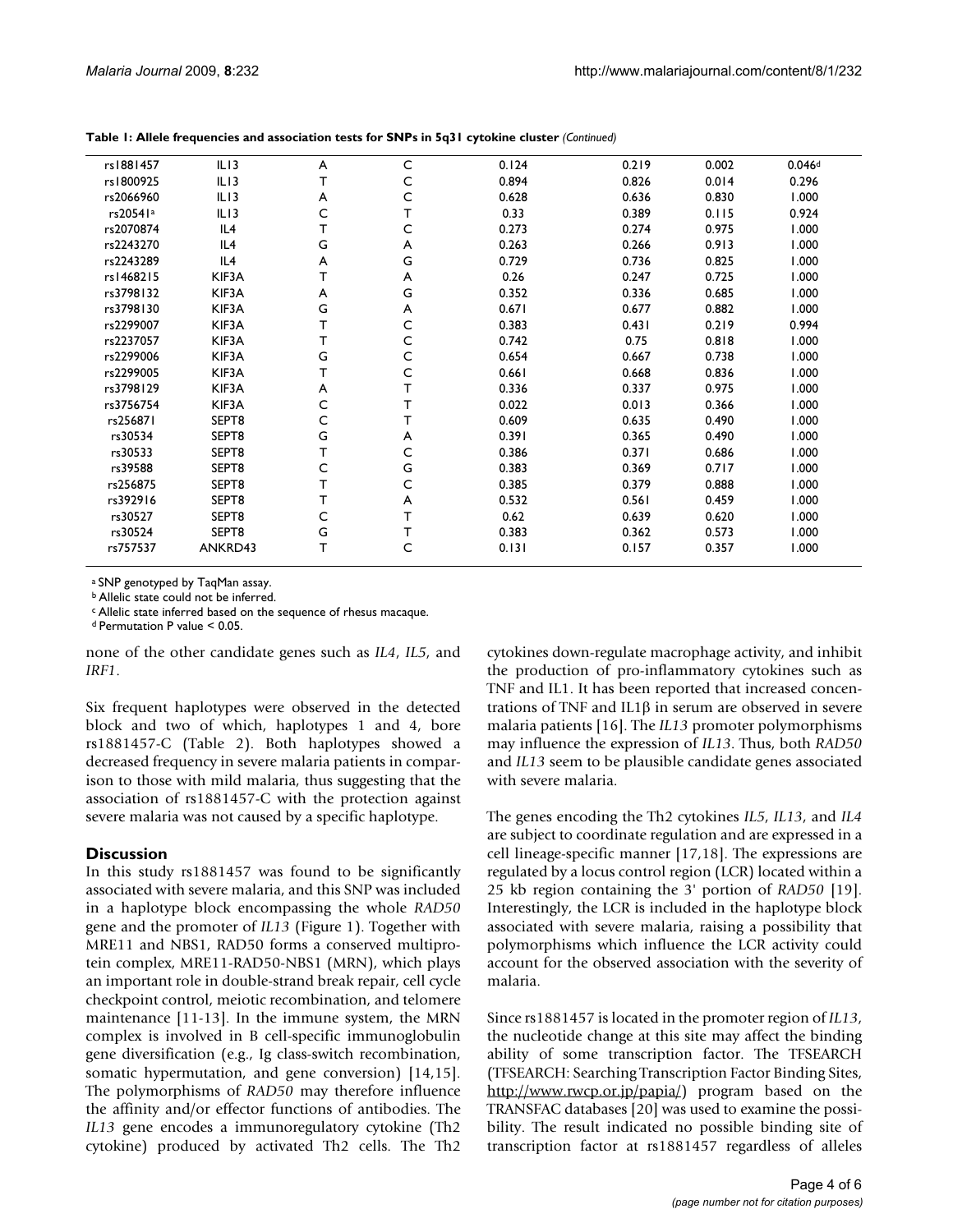

#### **Figure 1**

**Association P values and LD structure of 82 SNPs on 5q31**. Association P values and LD structure of 82 SNPs on 5q31. (A) The raw P value (open circle) and permutation P value (shaded square) for each SNP. (B) Pairwise LD measured by r2 between 82 SNPs. White, shades of grey, and black squares indicate no LD ( $r^2$  = 0), intermediate LD ( $0 \le r^2 \le 1$ ), and strong LD  $(r^2 = 1)$ , respectively.

| <b>Haplotype<sup>a</sup></b> | <b>Estimated frequency</b> |              |  |  |
|------------------------------|----------------------------|--------------|--|--|
|                              | Severe malaria             | Mild malaria |  |  |
| I: CCTGGGCATCAACTCT          | 0.095                      | 0.163        |  |  |
| 2: TATACCAGATGATCAC          | 0.723                      | 0.637        |  |  |
| 3: CAGACCAGATGATCAC          | 0.03                       | 0.018        |  |  |
| 4: TATACCAGATGATCCC          | 0.025                      | 0.04         |  |  |
| 5: CATACCAGATGATCAC          | 0.057                      | 0.045        |  |  |
| 6: CAGACCAGATGCTCAC          | 0.038                      | 0.048        |  |  |

aThe haplotype consists of rs2069812, rs2299015, rs2299014, rs2243677, rs2522414, rs2299013, rs2252775, rs2522394, rs2245460, rs2301713, rs3798135, rs2237060, rs2074369, rs2240032, rs1881457, and rs1800925. Only haplotypes with the frequency of more than 0.02 either in severe malaria or in mild malaria were presented.

(rs1881457-A and rs1881457-C) with the default setting (threshold score =  $0.85$ ). Therefore, rs1881457 itself may not be a primary polymorphism associated with severe malaria, even though rs1881457 showed the strongest association observed in this study.

Among *IL13* polymorphisms, rs1800925 in the *IL13* promoter has been reported to be associated with various diseases [21-24]. This SNP is located within a putative primate-specific cis-regulatory element [25] and has been shown to affect the promoter activity of *IL13* [25] and IL13 production [26]. In the present study rs1800925 and rs1881457 had a high  $r^2$  value ( $r^2$  = 0.73). Therefore, the possibility that rs1800925 is a primary SNP and the significant association of rs1881457 with severe malaria resulted from LD between these SNPs is not excluded. The